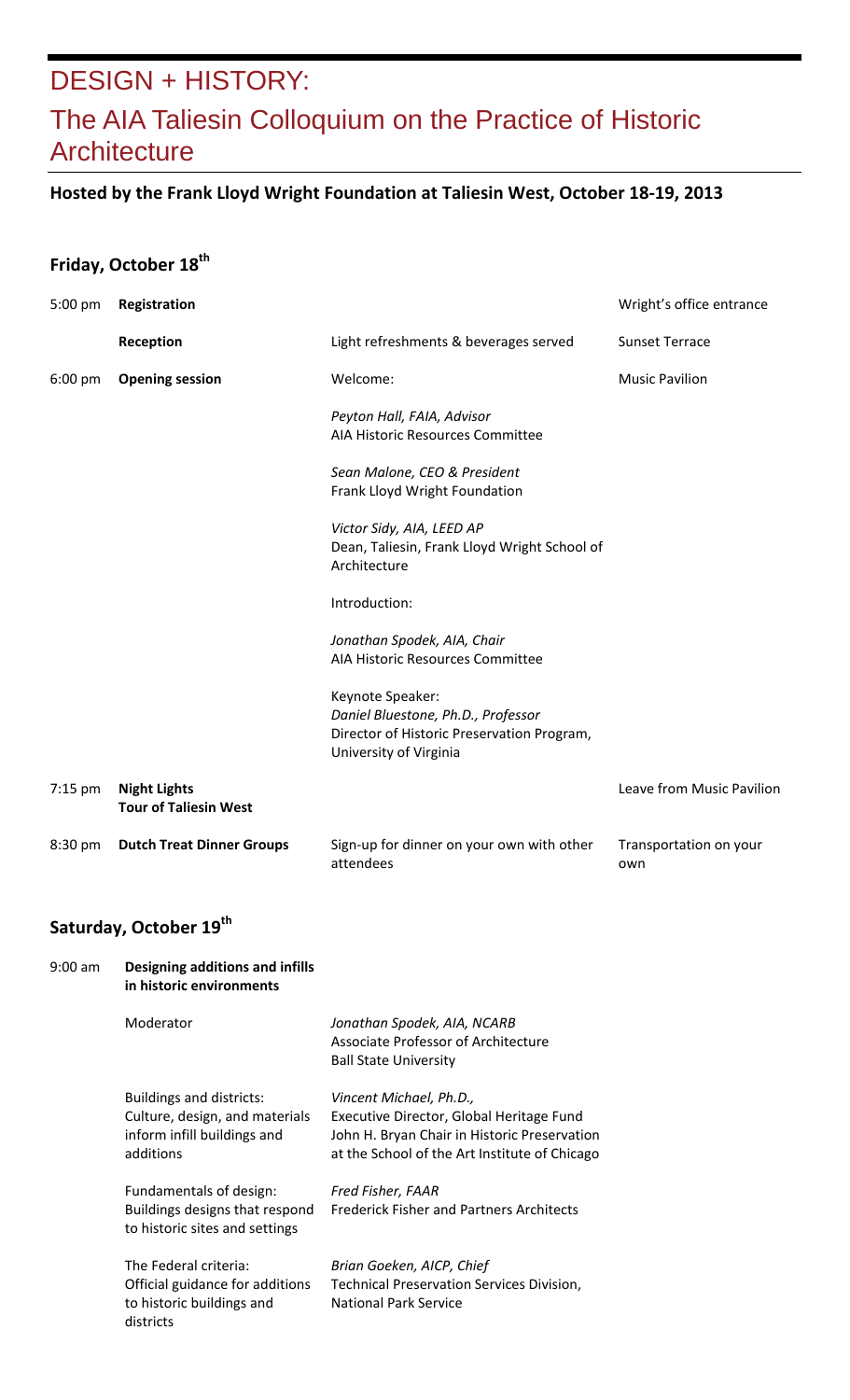## DESIGN + HISTORY: The AIA Taliesin Colloquium on the Practice of Historic **Architecture**

### **Hosted by the Frank Lloyd Wright Foundation at Taliesin West, October 18‐19, 2013**

| $11:00$ am | <b>Break</b>                                                                                                                                                                                                                                                        | Refreshments served                                                                                                        | <b>Sculpture Garden Terrace</b> |
|------------|---------------------------------------------------------------------------------------------------------------------------------------------------------------------------------------------------------------------------------------------------------------------|----------------------------------------------------------------------------------------------------------------------------|---------------------------------|
| $11:15$ am | Discussion/Q&A                                                                                                                                                                                                                                                      |                                                                                                                            | <b>Music Pavilion</b>           |
|            | Moderator                                                                                                                                                                                                                                                           | Peyton Hall, FAIA, Managing Principal<br>Historic Resources Group; Adjunct<br>Professor, University of Southern California |                                 |
|            |                                                                                                                                                                                                                                                                     | Vincent Michael, Ph.D.<br>Fred Fisher, FAAR<br><b>Brian Goeken, AICP</b>                                                   |                                 |
| 12:15 pm   | Luncheon                                                                                                                                                                                                                                                            | Box lunch provided                                                                                                         | Stage of Music Pavilion &       |
| $1:00$ pm  | <b>Peterson Awards</b><br>Presentations                                                                                                                                                                                                                             | Jonathan Spodek, AIA, NCARB<br>Chair, HABS Coordinating Committee                                                          | <b>Sculpture Garden Terrace</b> |
| $1:45$ pm  | <b>Study groups</b>                                                                                                                                                                                                                                                 |                                                                                                                            |                                 |
|            | Attendees will be assigned by<br>chance to study groups 1., 2.,<br>or 3.                                                                                                                                                                                            | Group leaders<br>Reporters & scribes, TBA                                                                                  |                                 |
|            | Group 1<br>List the elements and provide<br>examples, whether metaphor<br>or physical characteristic, of<br>planning, landscape, and<br>building design language that<br>may be used in achieving<br>compatibility of new infill<br>buildings in historic districts | Vincent Michael, Ph.D.<br>1.                                                                                               | <b>Music Pavilion</b><br>1.     |
|            | Group <sub>2</sub><br>List the elements and provide<br>examples, whether metaphor<br>or physical characteristic, of<br>design language and that may<br>be used in achieving<br>compatibility of new additions<br>to historic buildings                              | 2. Frederick Fisher, FAAR                                                                                                  | 2. Library Courtyard            |
|            | Group 3<br>List the features and aspects<br>of building additions and infill<br>buildings in historic districts<br>that contribute to meeting the<br>Secretary of the Interior's<br>Standards for Rehabilitation,<br>#9 and #10                                     | Brian Goeken, AICP<br>3.                                                                                                   | 3. Apprentice Courtyard         |
| $3:15$ pm  | <b>Break</b>                                                                                                                                                                                                                                                        | Refreshments included                                                                                                      | <b>Sculpture Garden Terrace</b> |